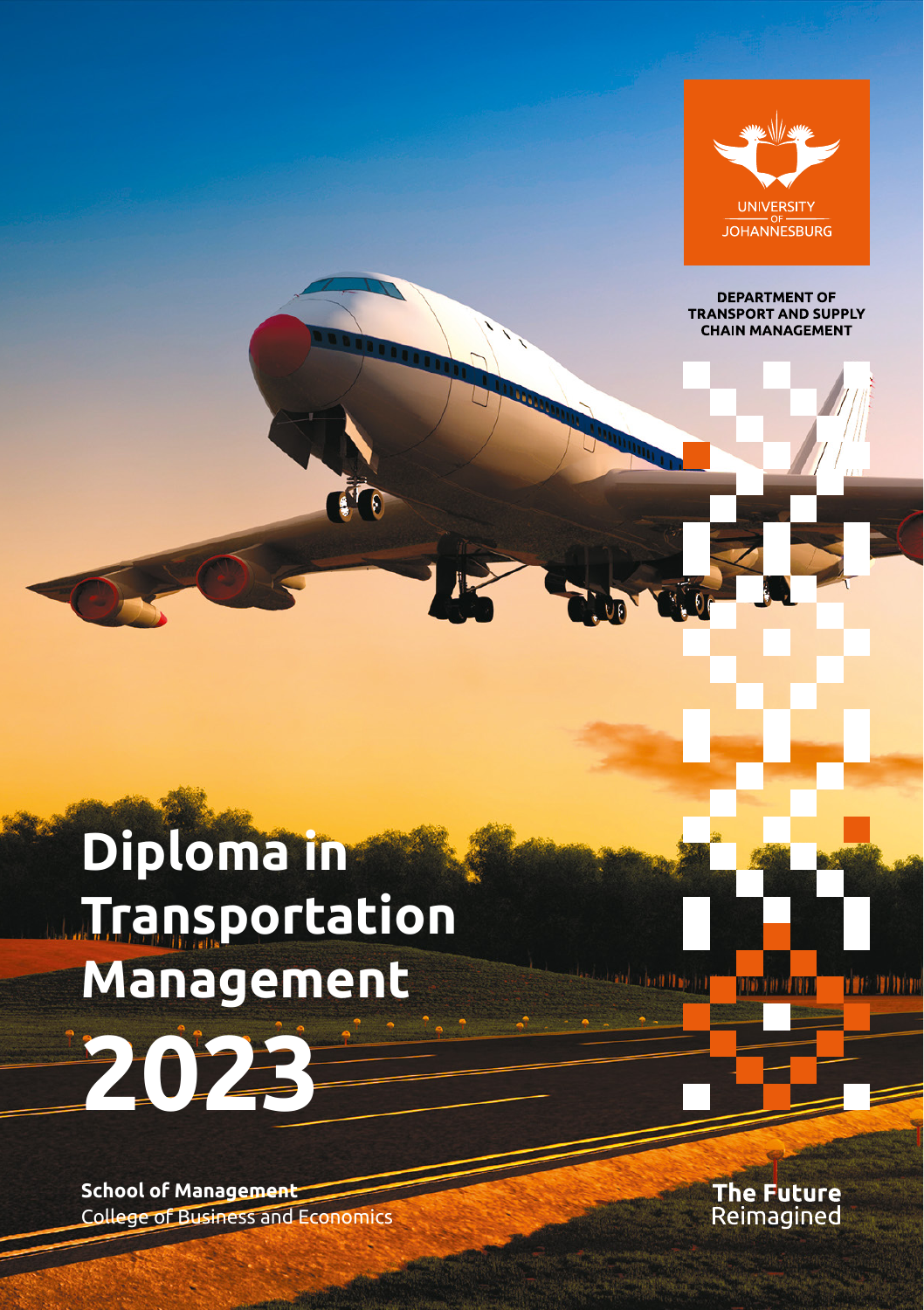

## **DIPLOMA IN TRANSPORTATION MANAGEMENT**

## **PROGRAMME CO-ORDINATION**

#### **PROGRAMME MANAGER**

**Mrs C Celliers** • 011 559 1056 • K Green 12 • [cynthiac@uj.ac.za](mailto:cynthiac@uj.ac.za) Auckland Park Bunting Road Campus

#### **ADMINISTRATION**

**Mr S Ndhlovu** • 011 559 1620 • K Green 1 • [sndhlovu@uj.ac.za](mailto:sndhlovu@uj.ac.za) Auckland Park Bunting Road Campus

#### **PROGRAMME COORDINATOR**

**Mrs S Vorster** • 011 559 1179 • K Green 8 • [soniav@uj.ac.za](mailto:soniav@uj.ac.za) Auckland Park Bunting Road Campus

#### COLLEGE OFFICER

Mr O Thebe • 011 559 1364 • A Red 4 • oupat@uj.ac.za Auckland Park Bunting Road Campus

#### Department of Transport and Supply Chain Management (TSCM)

School of Management (SoM) College of Business and Economics (CBE) University of Johannesburg (UJ) Auckland Park Bunting Road Campus (APB) PO Box 524, Auckland Park 2006 **www.uj.ac.za/transport**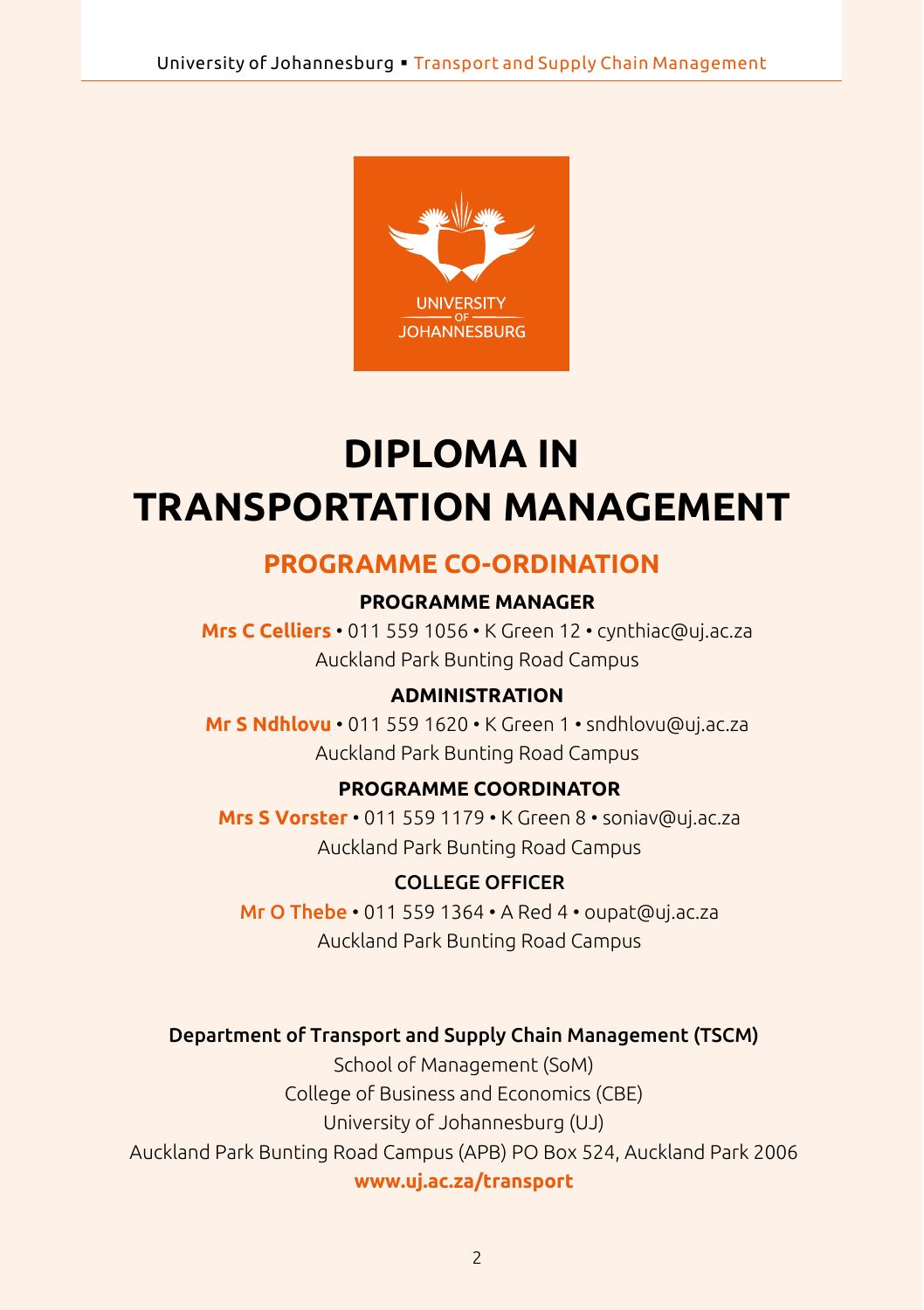## **1. INFORMATION ON QUALIFICATION**

The University of Johannesburg (UJ) offers the Diploma in Transportation Management on a NQF level 6.

The programme is offered full-time on the Auckland Park Bunting Road Campus (APB).

## **2. CONTACT SESSIONS** (Only in JHB)

- **•** First year, five subjects per semester, compulsory class attendance for each subject.
- **•** Second year, five subjects per semester, compulsory class attendance for each subject.
- **•** Third year, four subjects per semester, compulsory class attendance for each subject.

## **3. DURATION OF QUALIFICATION**

Three year qualification (Full-time).

## **4. ADMISSION REQUIREMENTS**

| PROGRAMME                                  | Qualification Code | Minimum APS                                                      | English     | Mathematics        | Mathematical Literacy  | CAREER                                                                                                                                           | CAMPUS     |
|--------------------------------------------|--------------------|------------------------------------------------------------------|-------------|--------------------|------------------------|--------------------------------------------------------------------------------------------------------------------------------------------------|------------|
| Diploma in<br>Transportation<br>Management | <b>DITRMQ</b>      | 22 with<br>Mathematics<br>OR 24 with<br>Mathematical<br>Literacy | $4(50% + )$ | $(40%+)$<br>$\sim$ | $(60%+)$<br>$\sqrt{ }$ | Transportation<br>Manager, dealing<br>with a variety<br>of transport<br>related concerns<br>within a business<br>or institutional<br>enterprise. | <b>APB</b> |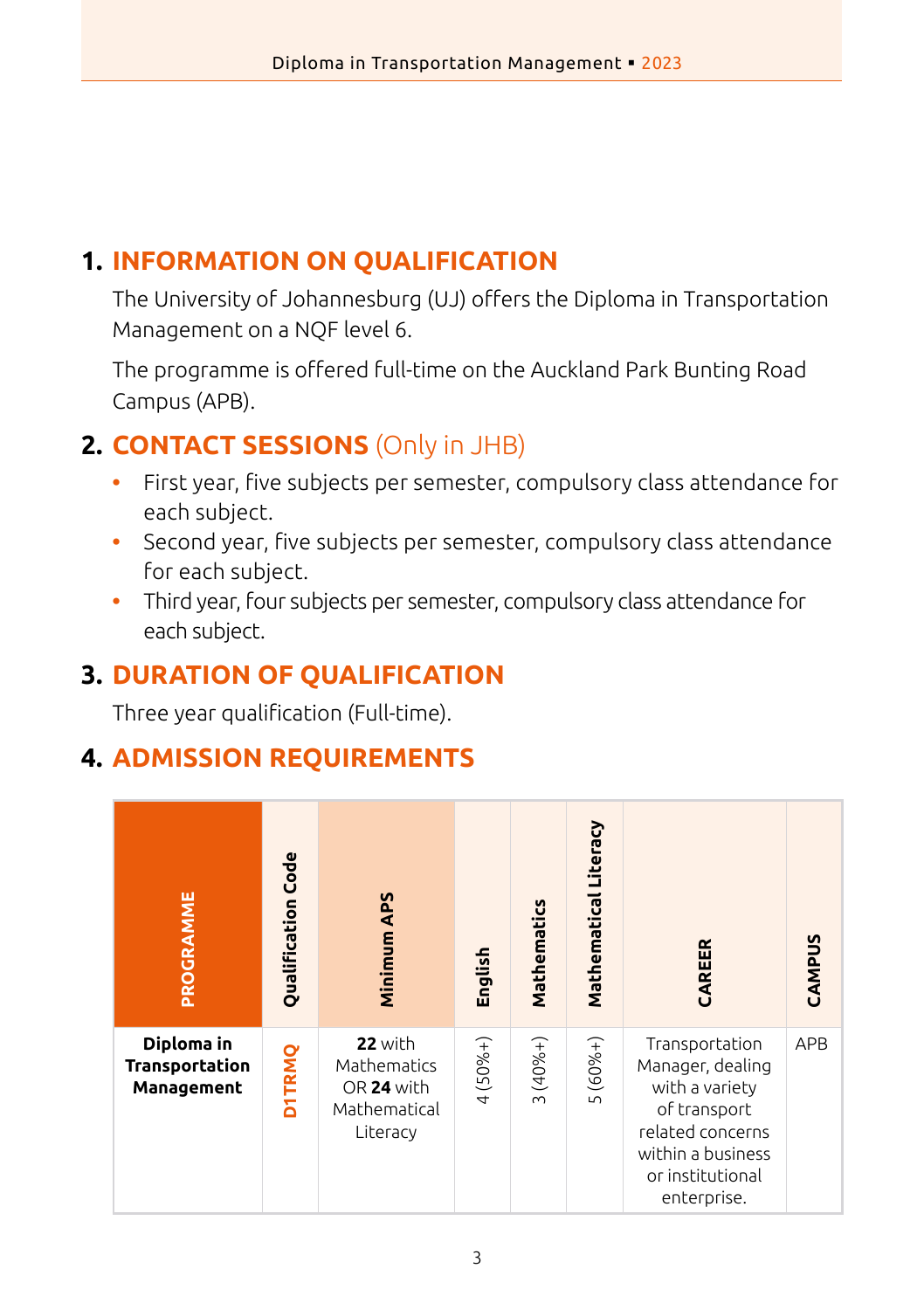## **5. LEARNING PATH**

You are eligible to apply for the Advanced Diploma Transportation Management after completion of the Diploma Transportation Management.

## **6. ASSESSMENTS**

- **•** Various assessments take place during the course of the qualification.
- **•** These can take the form of assignments, tests, presentations, case studies, exams and others.
- **•** A minimum semester mark of 40% is required to gain entrance to the examination.
- **•** Semester mark (50% of final mark)
- **•** One theoretical examination (50% of final mark)

## **7. APPLICATION / REGISTRATION**

- **•** Complete the University of Johannesburg application form (available on the departments website at [https://www.uj.ac.za/faculties/cbe/](https://www.uj.ac.za/faculties/cbe/Transport-and-Supply-Chain-Management/Pages/Undergraduate-Programmes.aspx) [Transport-and-Supply-Chain-Management/Pages/Undergraduate-](https://www.uj.ac.za/faculties/cbe/Transport-and-Supply-Chain-Management/Pages/Undergraduate-Programmes.aspx)[Programmes.aspx](https://www.uj.ac.za/faculties/cbe/Transport-and-Supply-Chain-Management/Pages/Undergraduate-Programmes.aspx)). Closing date for applications: 28 September 2022, to study in 2023.
- **•** Attach **certified** copies of your highest academic qualifications **and** first page of your identification document to the application form. Remember to sign the application form on the last page.
- **•** It is recommended that you enroll for 3 (three) subjects in the first semester and 2 (two) in the second semester.
- **•** Students will be notified of their acceptance.
- **•** Registration period for the Diploma: **January each year**.
- **•** Please contact student finances with regard to any fee queries.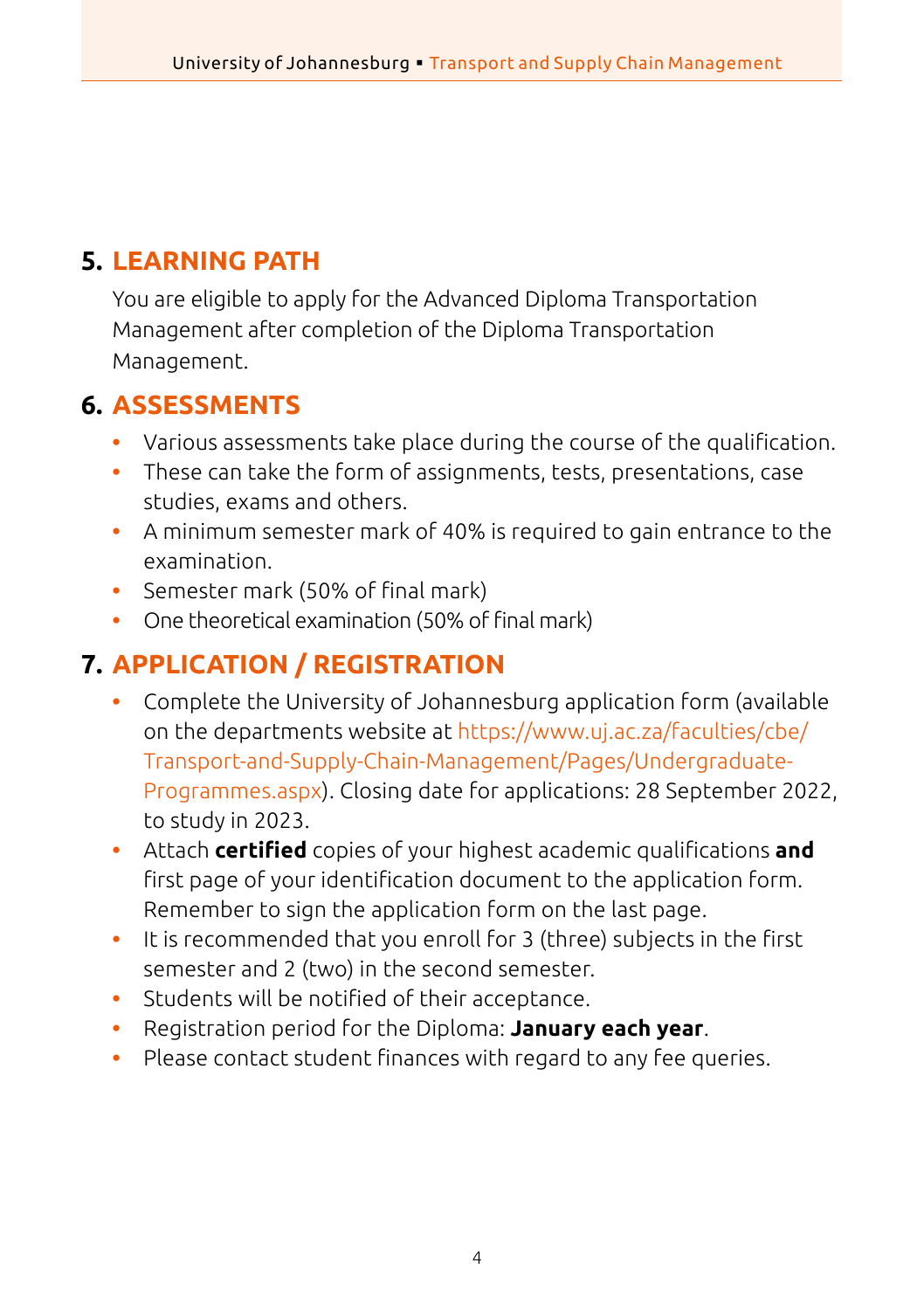## **8. CURRICULUM/COURSE CONTENT** (broken into years)

Registered students will be supplied with detailed learning guides.

Textbooks can be obtained from all major suppliers.

#### **DIPLOMA (TRANSPORTATION MANAGEMENT)** (D1TRMQ)

## **CURRICULUM** – **FIRST YEAR**

FIRST SEMESTER

| <b>CODE</b>                      | <b>MODULES</b>                               |
|----------------------------------|----------------------------------------------|
| BBA1AA1                          | BUSINESS AND ADMINISTRATIVE COMMUNICATION 1A |
| BMAO <sub>1</sub> A <sub>1</sub> | <b>BUSINESS MANAGEMENT 1A</b>                |
| EUCO <sub>1</sub> A <sub>1</sub> | END-USER COMPUTING 1A                        |
| EMRO1A1                          | <b>EMPLOYMENT RELATIONS 1A</b>               |
| MARO1A1                          | MARKETING 1A                                 |
| TOTAL                            | 5 SEMESTER MODULES                           |
|                                  |                                              |

#### SECOND SEMESTER

## **CODE MODULES** BBA1BB1 BUSINESS AND ADMINISTRATIVE COMMUNICATION 1B BMAO1B1 BUSINESS MANAGEMENT 1B EUCO1B1 END-USER COMPUTING 1B EMRO1B1 EMPLOYMENT RELATIONS 1B MARO1B1 MARKETING 1B TOTAL 5 SEMESTER MODULES

## **CURRICULUM** – **SECOND YEAR**

FIRST SEMESTER

| <b>CODE</b>  | <b>MODULES</b>                        |
|--------------|---------------------------------------|
| AAS1AA1      | APPLIED ACCOUNTANCY SKILLS 1A         |
| BMAO2A2      | <b>BUSINESS MANAGEMENT 2A</b>         |
| LOGO2A2      | LOGISTICS 2A                          |
| SDM02A2      | STORAGE AND DISTRIBUTION MANAGEMENT A |
| TRA02A2      | TRANSPORTATION 2A                     |
| <b>TOTAL</b> | <b>5 SEMESTER MODULES</b>             |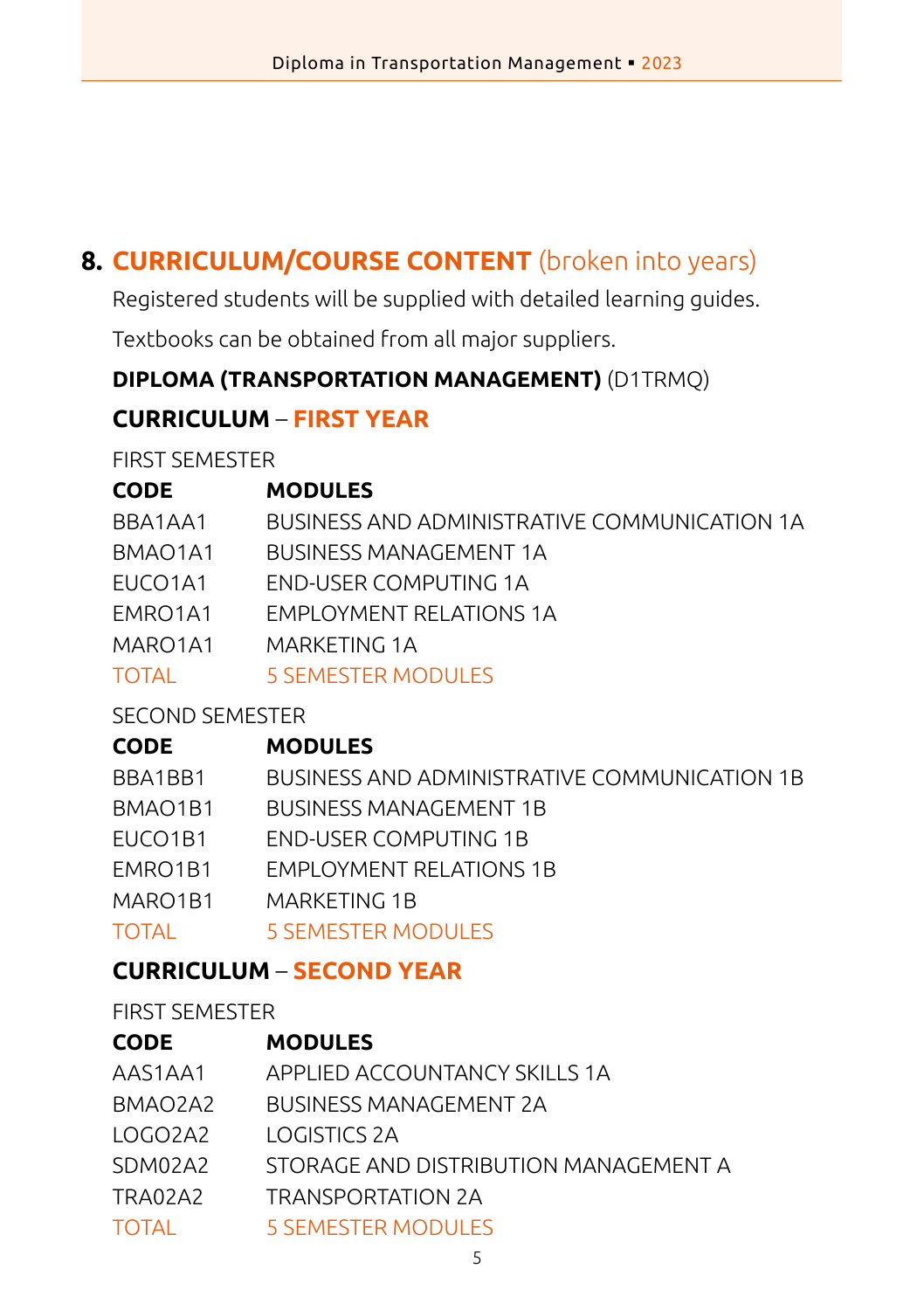#### SECOND SEMESTER

#### **CODE MODULES**

| AAS1BB1      | APPLIED ACCOUNTANCY SKILLS 1B         |
|--------------|---------------------------------------|
| BMAO2B2      | <b>BUSINESS MANAGEMENT 2B</b>         |
| LOGO2B2      | LOGISTICS 2B                          |
| SDM02B2      | STORAGE AND DISTRIBUTION MANAGEMENT B |
| TRA02B2      | TRANSPORTATION 2B                     |
| <b>TOTAL</b> | <b>5 SEMESTER MODULES</b>             |

## **CURRICULUM** – **THIRD YEAR**

#### FIRST SEMESTER

| <b>CODE</b> | <b>MODULES</b>           |
|-------------|--------------------------|
| BMAO3A3     | BUSINESS MANAGEMENT 3A   |
| LOGO3A3     | LOGISTICS 3A             |
| OPM11A1     | OPFRATIONS MANAGEMENT 1A |
| TRA03A3     | TRANSPORTATION 3A        |
|             |                          |

## TOTAL 4 SEMESTER MODULES

## SECOND SEMESTER

| <b>CODE</b> | <b>MODULES</b>                |
|-------------|-------------------------------|
| BMAO3B3     | <b>BUSINESS MANAGEMENT 3B</b> |
| LOGO3B3     | LOGISTICS 3B                  |
| OPM11B1     | OPERATIONS MANAGEMENT 1A      |
| TRA03B3     | <b>TRANSPORTATION 3A</b>      |
| TOTAI       | <b>4 SEMESTER MODULES</b>     |

**The University reserves the right to amend enrolment requirements, timetables, dates, fees and programme contents as and when the need arises, without prior notice.**